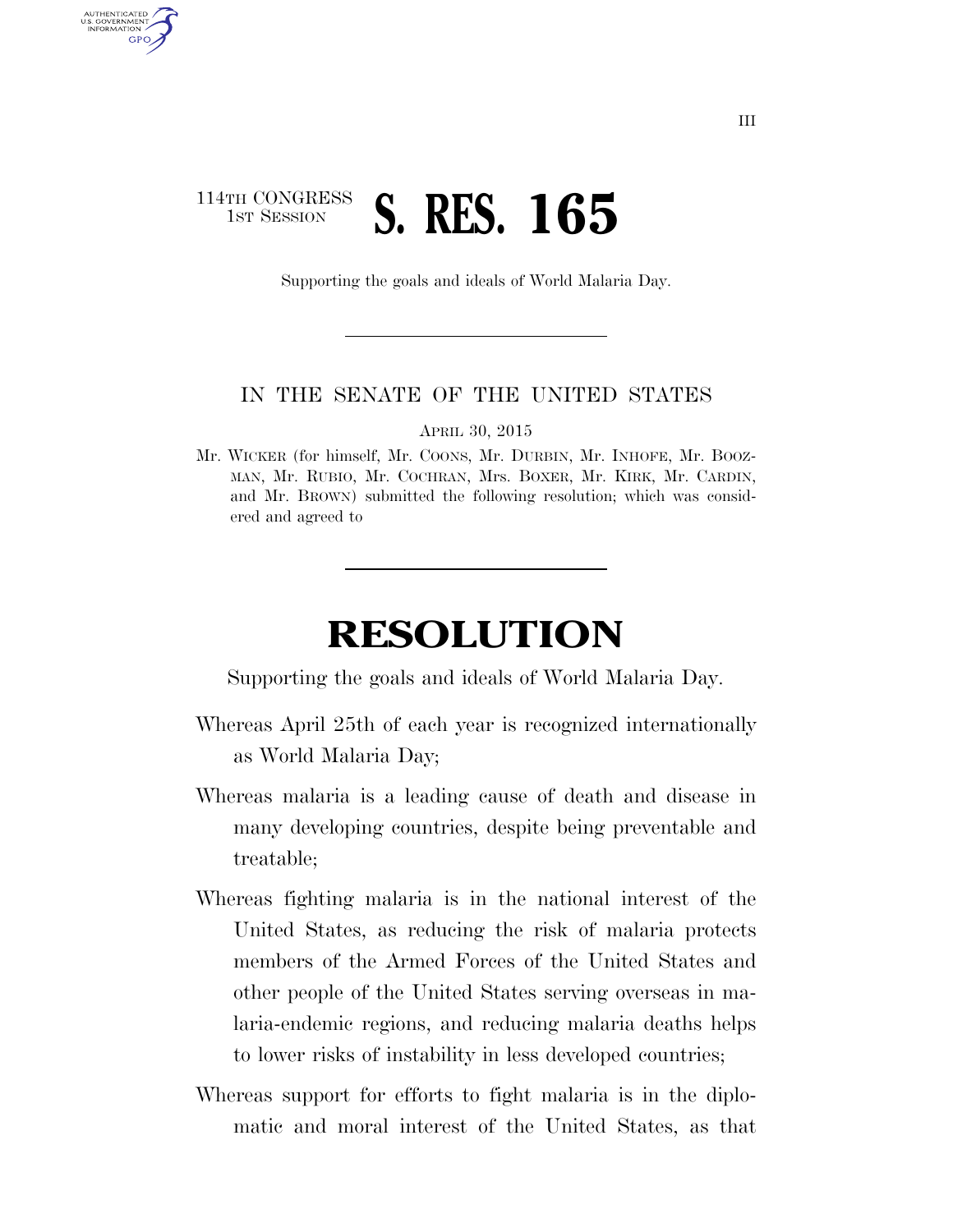support generates goodwill toward the United States and highlights the values of the people of the United States through the work of governmental, nongovernmental, and faith-based organizations of the United States;

Whereas efforts to fight malaria are in the long-term economic interest of the United States because those efforts help developing countries—

(1) identify at-risk populations;

(2) provide a framework for critical emergency disease treatment;

(3) provide better health services;

(4) increase local governance needed to address substandard and counterfeit medicines that exacerbate malaria resistance;

(5) produce healthier and more productive workforces;

(6) advance economic development; and

(7) promote stronger trading partners;

- Whereas malaria transmission occurred in 97 countries and territories in 2014, and an estimated 3,200,000,000 people are at risk for malaria, the majority of whom are in sub-Saharan Africa, which accounts for 90 percent of malaria deaths in the world;
- Whereas young children and pregnant women are particularly vulnerable to and disproportionately affected by malaria;
- Whereas malaria greatly affects the health of children, as children under the age of 5 account for an estimated 78 percent of malaria deaths each year;
- Whereas malaria poses great risks to maternal and neonatal health, causing complications during delivery, anemia, and low birth weights, and estimates indicate that ma-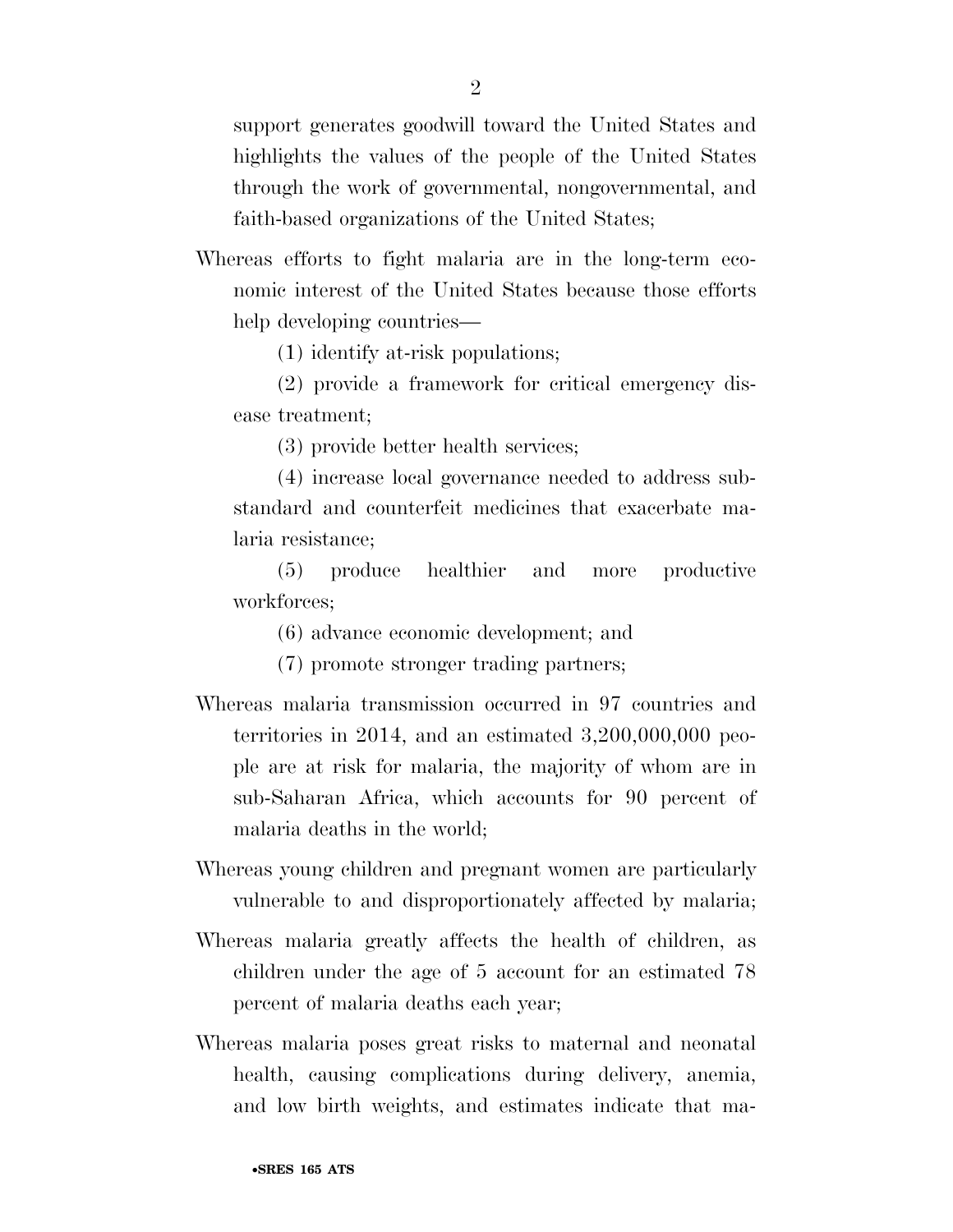laria infection causes approximately 400,000 cases of severe maternal anemia and between 75,000 and 200,000 infant deaths annually in sub-Saharan Africa;

- Whereas heightened national, regional, and international efforts to prevent and treat malaria during recent years have made significant progress and helped save hundreds of thousands of lives;
- Whereas the World Malaria Report 2014 by the World Health Organization states that in 2013, approximately 49 percent of households in sub-Saharan Africa owned at least one insecticide-treated mosquito net, and household surveys indicated that 90 percent of people used an insecticide-treated mosquito net if one was available in the household;
- Whereas, in 2013, approximately 123,000,000 people were protected by indoor residual spraying;
- Whereas the World Malaria Report 2014 further states that between 2000 and 2013—
	- (1) malaria mortality rates decreased by 47 percent around the world;
	- (2) in the African Region of the World Health Organization, malaria mortality rates decreased by 54 percent; and
	- (3) an estimated 4,300,000 malaria deaths were averted globally, primarily as a result of increased interventions;
- Whereas the World Malaria Report 2014 further states that out of 97 countries with ongoing transmission of malaria in 2014—

(1) 10 countries are classified as being in the preelimination phase;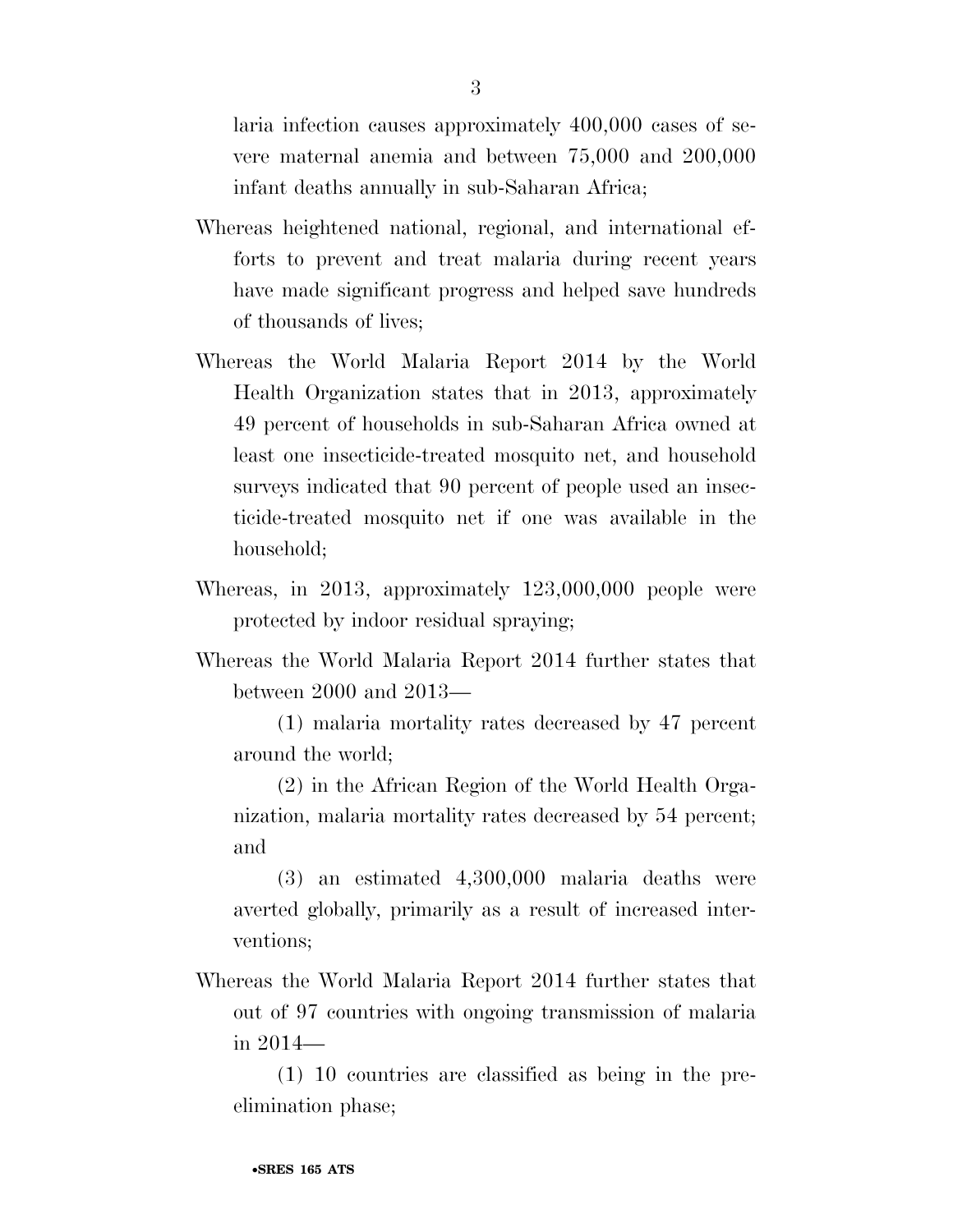(2) 9 countries are classified as being in the elimination phase; and

(3) 7 countries are classified as being in the prevention of malaria reintroduction phase of malaria control;

- Whereas continued national, regional, and international investment in efforts to eliminate malaria, including prevention and treatment efforts, the development of a vaccine to immunize children from the malaria parasite, and advancements in insecticides, are critical in order to continue to reduce malaria deaths, prevent backsliding in areas where progress has been made, and equip the United States and the global community with the tools necessary to fight malaria and other global health threats;
- Whereas the United States Government has played a leading role in the recent progress made toward reducing the global burden of malaria, particularly through the President's Malaria Initiative (referred to in this preamble as the ''PMI'') and the contribution of the United States to the Global Fund to Fight AIDS, Tuberculosis, and Malaria;
- Whereas, in May 2011, an independent, external evaluation, prepared by Boston University, examining 6 objectives of the PMI, found the PMI to be a successful, well-led program that has ''earned and deserves the task of sustaining and expanding the United States Government's response to global malaria control efforts'';
- Whereas the United States Government is pursuing a comprehensive approach to ending malaria deaths through the PMI, which is led by the United States Agency for International Development and implemented with assistance from the Centers for Disease Control and Preven-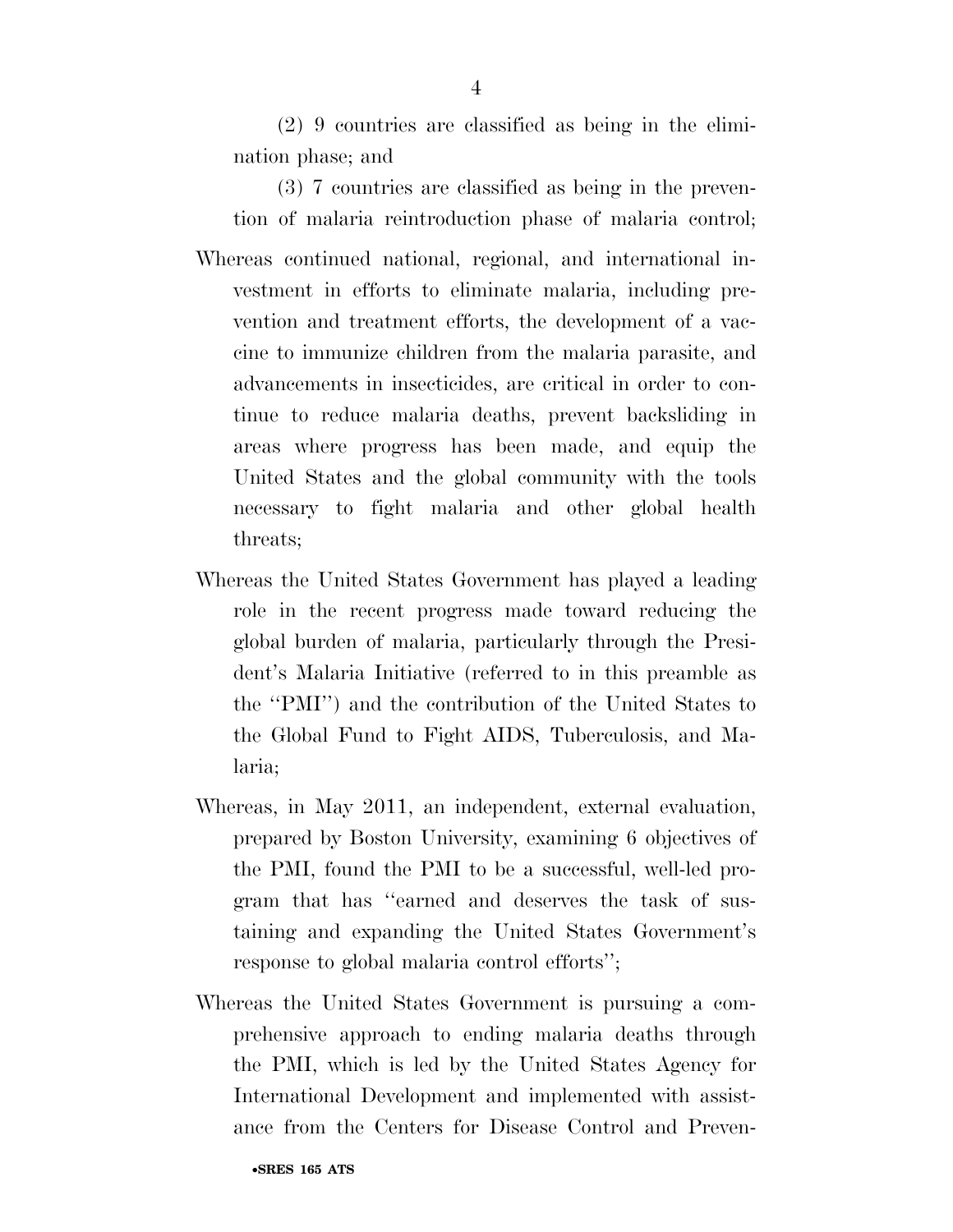tion, the Department of State, the Department of Health and Human Services, the National Institutes of Health, the Department of Defense, and private sector entities;

- Whereas the PMI focuses on helping partner countries achieve major improvements in overall health outcomes through improved access to, and quality of, healthcare services in locations with limited resources; and
- Whereas the PMI, recognizing the burden of malaria on many partner countries, has set a target by 2020 of reducing malaria mortality by 1⁄3 from 2015 levels in PMIsupported countries, achieving a greater than 80 percent reduction from original 2000 baseline levels set by the PMI, reducing malaria morbidity in PMI-supported countries by 40 percent from 2015 levels, and assisting at least 5 PMI-supported countries to meet the criteria of the World Health Organization for national or sub-national pre-elimination: Now, therefore, be it
	- 1 *Resolved,* That the Senate—
- 

- 2 (1) supports the goals and ideals of World Ma-3 laria Day;
- 4 (2) recognizes the importance of reducing ma-5 laria prevalence and deaths to improve overall child 6 and maternal health, especially in sub-Saharan Afri-7 ca;
- 8 (3) commends the recent progress made toward 9 reducing global malaria morbidity, mortality, and 10 prevalence, particularly through the efforts of the 11 President's Malaria Initiative and the Global Fund 12 to Fight AIDS, Tuberculosis, and Malaria;